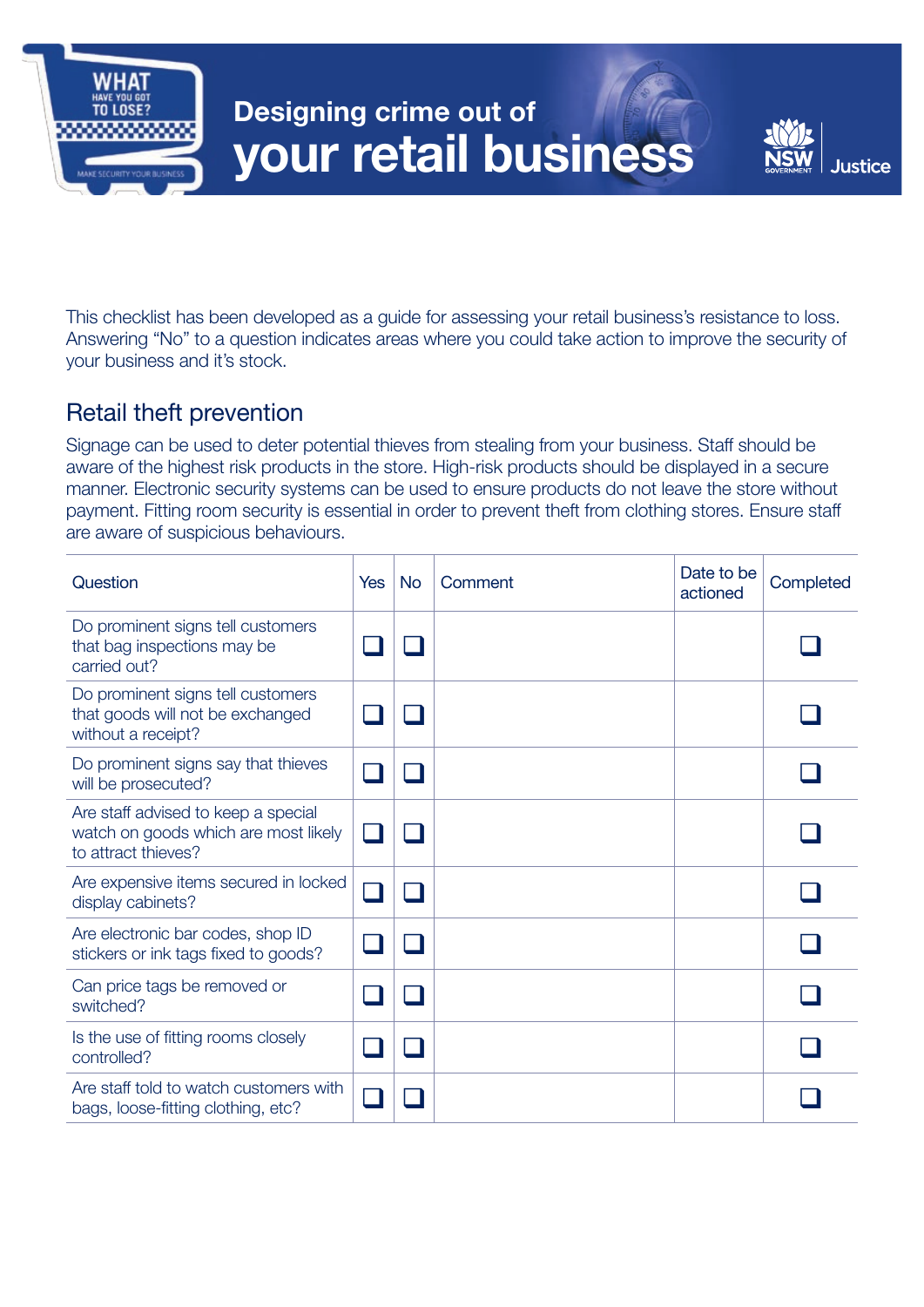## Cash-handling procedures

Establish clear cash-handling procedures within your business to reduce opportunities for crime. Try to reduce the amount of cash your business deals with. It is good practice to limit the amount of money carried in the cash drawer at any time. Use as small a float as is practical for your business. Lock cash drawers when not in use, and clear money from the cash drawer on a regular basis (e.g. to a safe). Avoid counting cash in public view.

Use a minimum of two staff, or security services, when personally transferring money to or from the bank, and do not use obvious bank-bags when transferring the money. Consider using a reputable security company to do your banking especially when transferring large amounts of money.

| Question                                                        | <b>Yes</b> | <b>No</b> | Comment | Date to be<br>actioned | Completed |
|-----------------------------------------------------------------|------------|-----------|---------|------------------------|-----------|
| Do you have established cash-<br>handling procedures?           |            |           |         |                        |           |
| Do you have a lockable cash drawer?                             |            |           |         |                        |           |
| Do you have irregular banking<br>procedures to prevent routine? |            |           |         |                        |           |
| Is a company used to transport cash?                            |            |           |         |                        |           |
| Is money counted out of public view?                            |            |           |         |                        |           |

#### Additional point of sales security

Some simple security measures at the point of sale can prevent loss of stock and money from your store. Staff should be trained on security measures relating to the acceptance of credit cards and other forms of payment.

| Question                                                                                         | <b>Yes</b> | No | Comment | Date to be<br>actioned | Completed |
|--------------------------------------------------------------------------------------------------|------------|----|---------|------------------------|-----------|
| Are staff asked to examine price<br>tags and items at point-of-sale for<br>alteration or damage? |            |    |         |                        |           |
| Are staff instructed to check that a<br>customer's signature matches that on<br>the card?        |            |    |         |                        |           |
| Do you ask for supporting ID (such as<br>a driver's licence) to verify the card.                 |            |    |         |                        |           |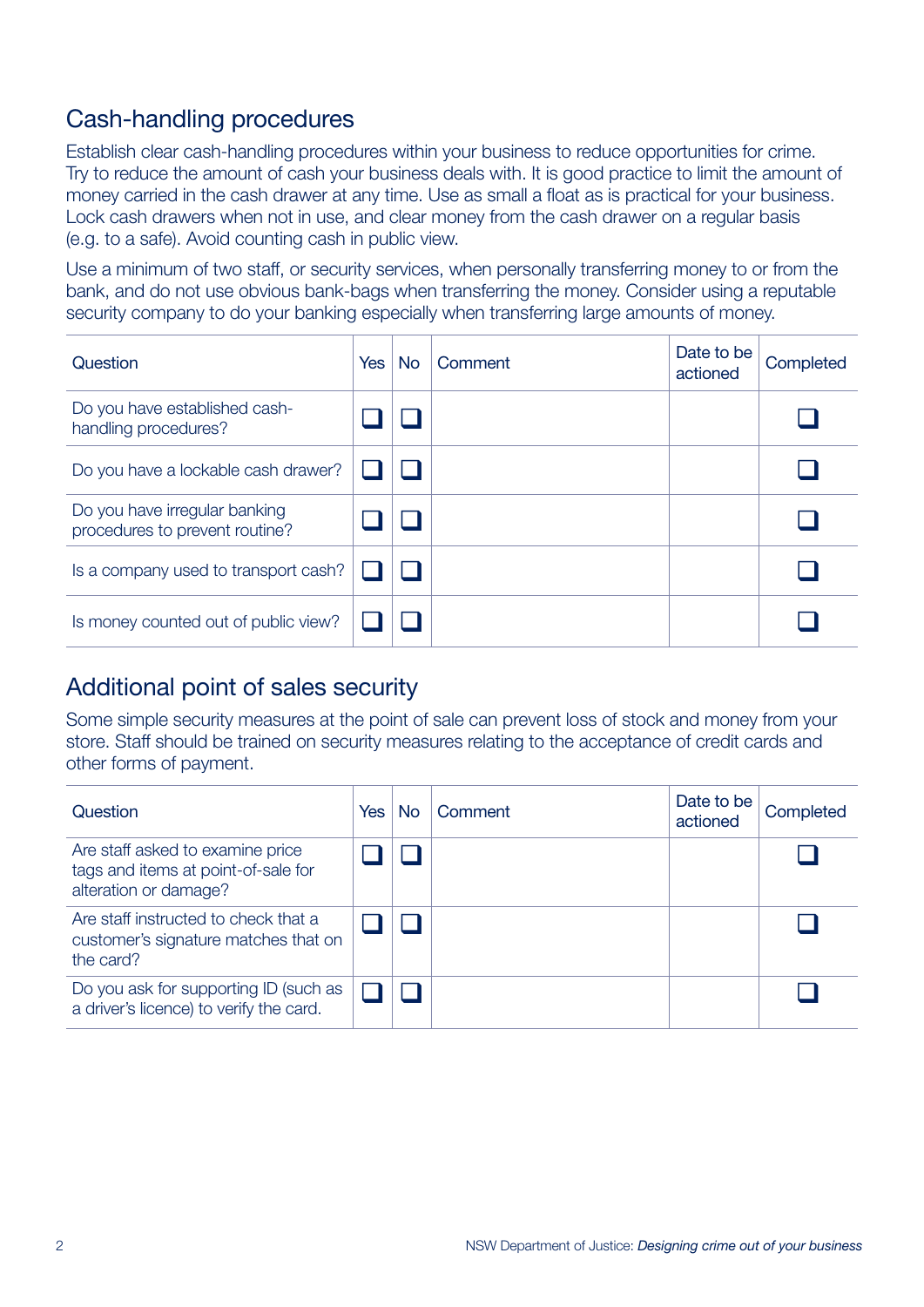# Protecting your stock

The most valuable asset in your retail store is your stock. Ensure stock-takes are undertaken regularly. Develop policies and procedures that outline to staff the accepted way to receive stock into your store.

| Question                                                                                      | <b>Yes</b> | <b>No</b> | Comment | Date to be<br>actioned | Completed |
|-----------------------------------------------------------------------------------------------|------------|-----------|---------|------------------------|-----------|
| Do you conduct a regular stocktake?                                                           |            |           |         |                        |           |
| Are delivery personnel, suppliers and<br>other visitors escorted while on the<br>premises?    |            |           |         |                        |           |
| Do you check that the quantity and<br>type of goods delivered corresponds<br>with your order? |            |           |         |                        |           |

## Protecting your staff

Your staff's safety is paramount. Design your store to minimise the risk to staff. Ensure staff know what to do in the event of an armed robbery. Emphasise that staff should under no circumstances physically tackle robbers or shop thieves. Staff should be aware of what to do and who to call in the event of a robbery.

| Question                                                                                                  | <b>Yes</b> | <b>No</b> | Comment | Date to be<br>actioned | Completed |
|-----------------------------------------------------------------------------------------------------------|------------|-----------|---------|------------------------|-----------|
| Does the layout minimise the<br>chance of physical contact between<br>customers and staff?                |            |           |         |                        |           |
| Do you tell your staff not to resist<br>armed robbers, but to be calm and<br>cooperative?                 |            |           |         |                        |           |
| Do staff know not to physically<br>struggle with a robber, or grapple for a<br>weapon?                    |            |           |         |                        |           |
| Do staff know not to pursue a robber,<br>but to close the premises, touch<br>nothing and call the police? |            |           |         |                        |           |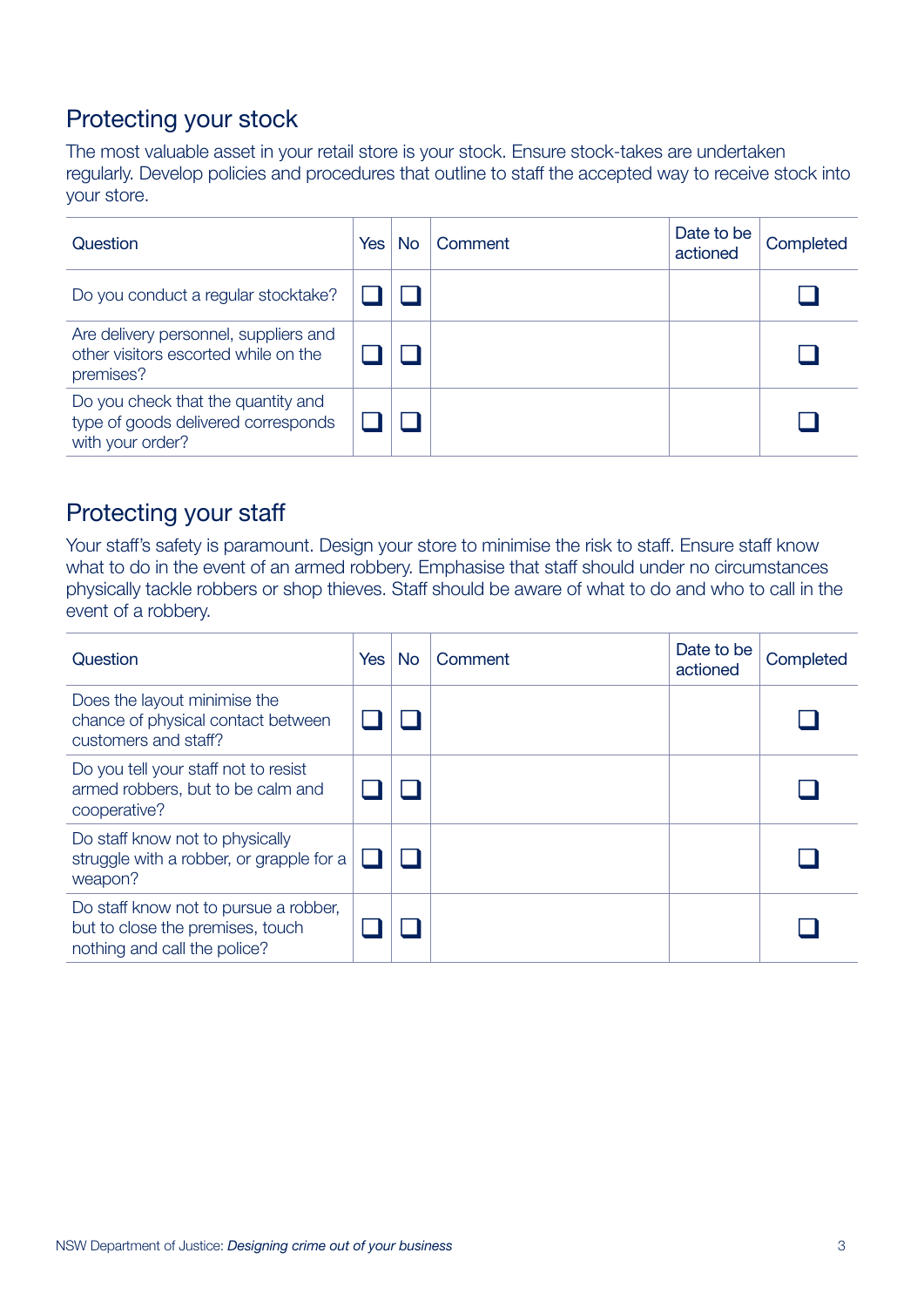## Retail store design

When designing your store consider how your design may deter potential thieves. Staff should be able to see all areas of the store. Customers should be prevented from accessing secure parts of the store such as your storeroom and office. Merchandise placed near to exits presents a risk.

| Question                                                                  | <b>Yes</b> | <b>No</b> | Comment | Date to be<br>actioned | Completed |
|---------------------------------------------------------------------------|------------|-----------|---------|------------------------|-----------|
| Can the counter be seen from outside<br>the business?                     |            |           |         |                        |           |
| Are customers prevented from<br>accessing the area behind<br>the counter? |            |           |         |                        |           |
| Is shelving arranged to provide good<br>sightlines within the store?      |            |           |         |                        |           |
| Is there stock displayed outside<br>the store?                            |            |           |         |                        |           |
| Do you keep attractive or expensive<br>merchandise away from entry/exit?  |            |           |         |                        |           |

#### Keys and valuables control

A record log should be kept to control keys and valuables (e.g. laptops, mobile phones). This will identify which staff have access to keys and other valuables, the type of keys and valuables, and the areas each staff member has access to. All valuables should be clearly marked with the business details to reduce the likelihood of theft or damage. You should also limit the number of keys and valuables left unsecured or in plain sight of potential intruders.

| Question                                                    | <b>Yes</b> | <b>No</b> | Comment | Date to be<br>actioned | Completed |
|-------------------------------------------------------------|------------|-----------|---------|------------------------|-----------|
| Do you maintain a key log?                                  |            |           |         |                        |           |
| Are all spare keys secured?                                 |            |           |         |                        |           |
| Do staff have a location to secure their<br>personal items? |            |           |         |                        |           |
| Does this location have restricted<br>access?               |            |           |         |                        |           |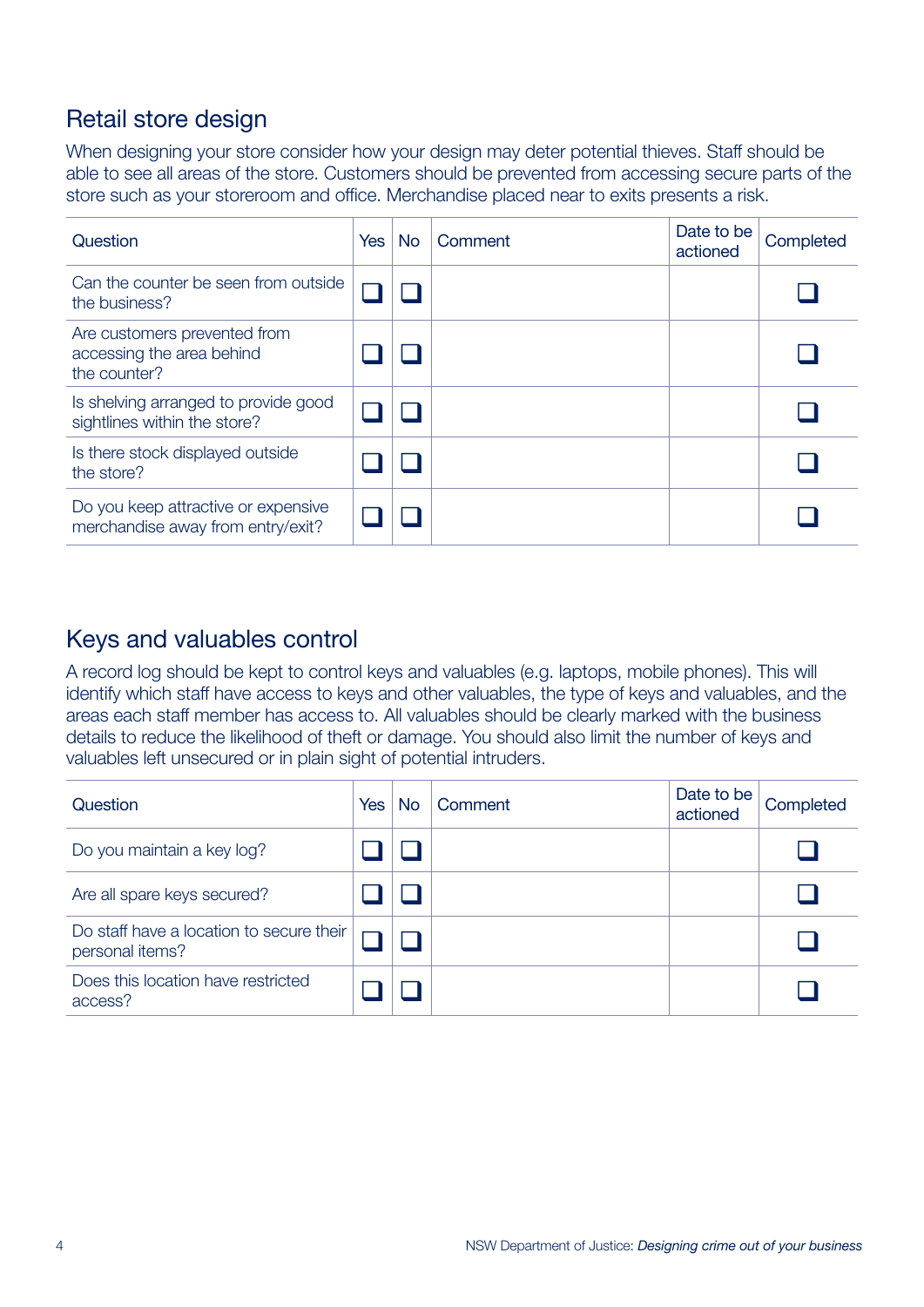## Surveillance equipment

Surveillance equipment can enhance the physical security of your business and assist in the identification of people involved in anti-social or criminal behaviour. Cameras should be installed with professional advice to maximise surveillance opportunities. TV monitors should enable staff to monitor activities on the camera. Videotapes need to be replaced quarterly to maintain quality images. Staff should be trained in the correct use of the surveillance system.

Ensure that the requirements of the *Surveillance Devices Act 2007* (NSW) are adhered to.

| Question                                                                                 | Yes | <b>No</b> | Comment | Date to be<br>actioned | Completed |
|------------------------------------------------------------------------------------------|-----|-----------|---------|------------------------|-----------|
| Do you have surveillance equipment<br>installed?                                         |     |           |         |                        |           |
| Is footage recorded on video?                                                            |     |           |         |                        |           |
| Are cameras monitored?                                                                   |     |           |         |                        |           |
| Does the business have a customer<br>TV monitor?                                         |     |           |         |                        |           |
| Does the camera system need<br>upgrading?                                                |     |           |         |                        |           |
| Are cameras suitably positioned?                                                         |     |           |         |                        |           |
| Are tapes changed regularly?                                                             |     |           |         |                        |           |
| Are tapes kept for a minimum of<br>seven days?                                           |     |           |         |                        |           |
| Have you confirmed your practices<br>comply with the Surveillance<br><b>Devices Act?</b> |     |           |         |                        |           |

#### Business identification

It is important that your street number and business name are visible from the street to assist emergency services locate your business.

| Question                                                    | <b>Yes</b> | No. | Comment | Date to be<br>actioned | Completed |
|-------------------------------------------------------------|------------|-----|---------|------------------------|-----------|
| Is your street number clearly visible<br>from the street?   |            |     |         |                        |           |
| Is your business name clearly<br>displayed?                 |            |     |         |                        |           |
| Is your business identifiable from<br>the rear of the shop? |            |     |         |                        |           |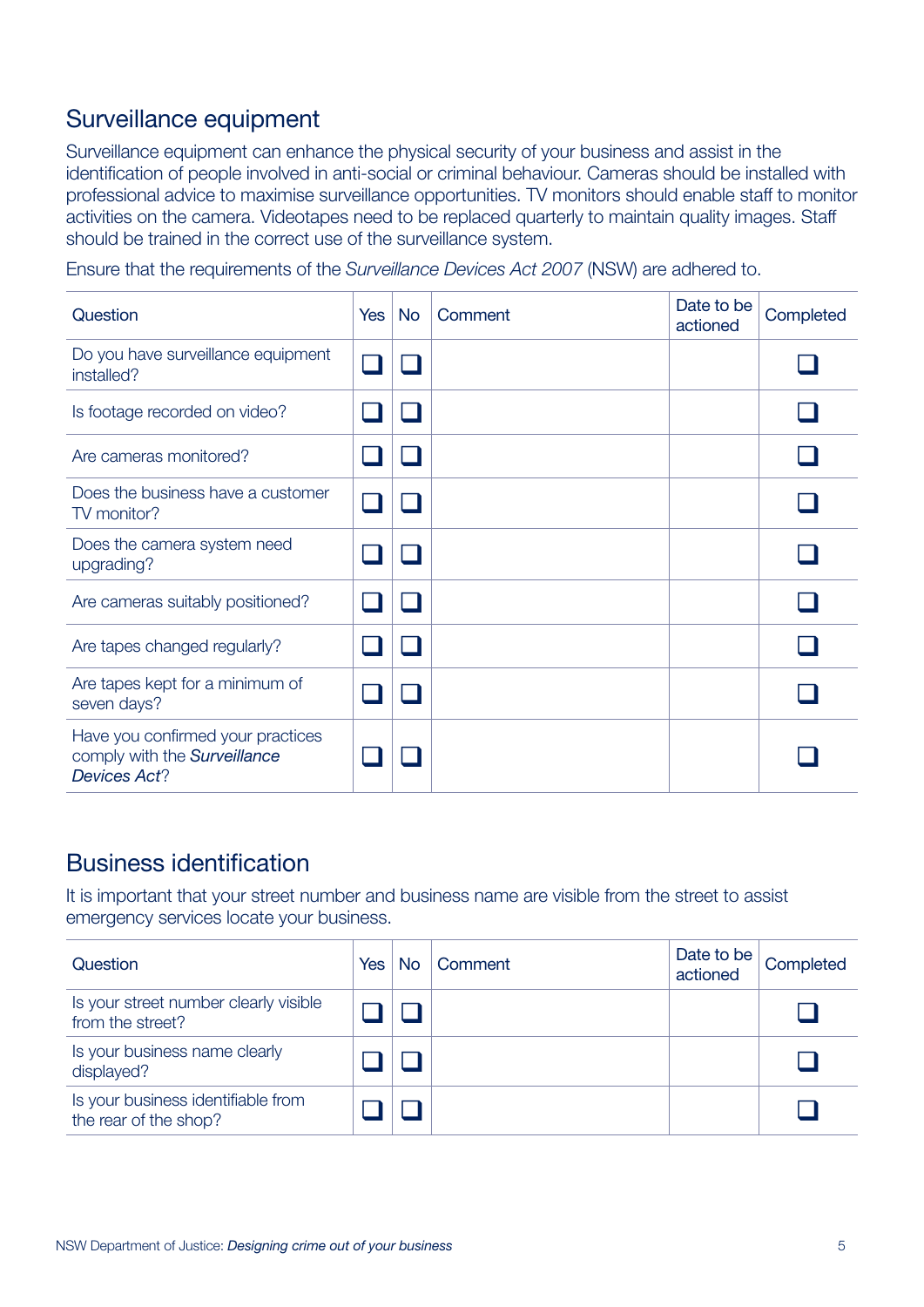#### Intruder alarm systems

To enhance the security of your business, you can install a monitored intruder alarm system. Ensure the system has been designed and installed to the Australian Standard. It is suggested that you consider a supplementary system such as Global Satellite Mobile (GSM) or Radio Frequency (RF) systems to transmit alarm signals. Thieves have been known to cut telephone lines to prevent access to security monitoring companies.

Consider installing a duress facility to enable staff to activate the system manually in the event of an emergency.

| Question                                                              | <b>Yes</b> | <b>No</b> | Comment | Date to be<br>actioned | Completed |
|-----------------------------------------------------------------------|------------|-----------|---------|------------------------|-----------|
| Is an intruder alarm system installed?                                |            |           |         |                        |           |
| Is the intruder alarm system<br>monitored?                            |            |           |         |                        |           |
| Does the alarm have a duress facility?                                |            |           |         |                        |           |
| Is the intruder alarm system and<br>duress facility regularly tested? |            |           |         |                        |           |
| Do you have a sticker displayed<br>warning of the intruder alarm?     |            |           |         |                        |           |

#### **Safes**

Consider installing a safe for added security for your valuables. Safes should be manufactured and installed to the Australian/New Zealand standard. The safe should be concealed and securely anchored to the foundations. The safe should have a drop-chute facility so that staff can deposit money without having to open it, and the safe should remain locked at all times it is not being used. Consider a time delay lock, which means that the safe can only be opened at a particular time (or times) each day. The safe should be installed in an area where access is limited and away from public view.

| Question                                     | <b>Yes</b> | <b>No</b> | Comment | Date to be<br>actioned | Completed |
|----------------------------------------------|------------|-----------|---------|------------------------|-----------|
| Do you have a safe installed?                |            |           |         |                        |           |
| Is the safe securely anchored?               |            |           |         |                        |           |
| Is the safe out of view?                     |            |           |         |                        |           |
| Does the safe have a drop-chute<br>facility? |            |           |         |                        |           |
| Is the safe kept locked?                     |            |           |         |                        |           |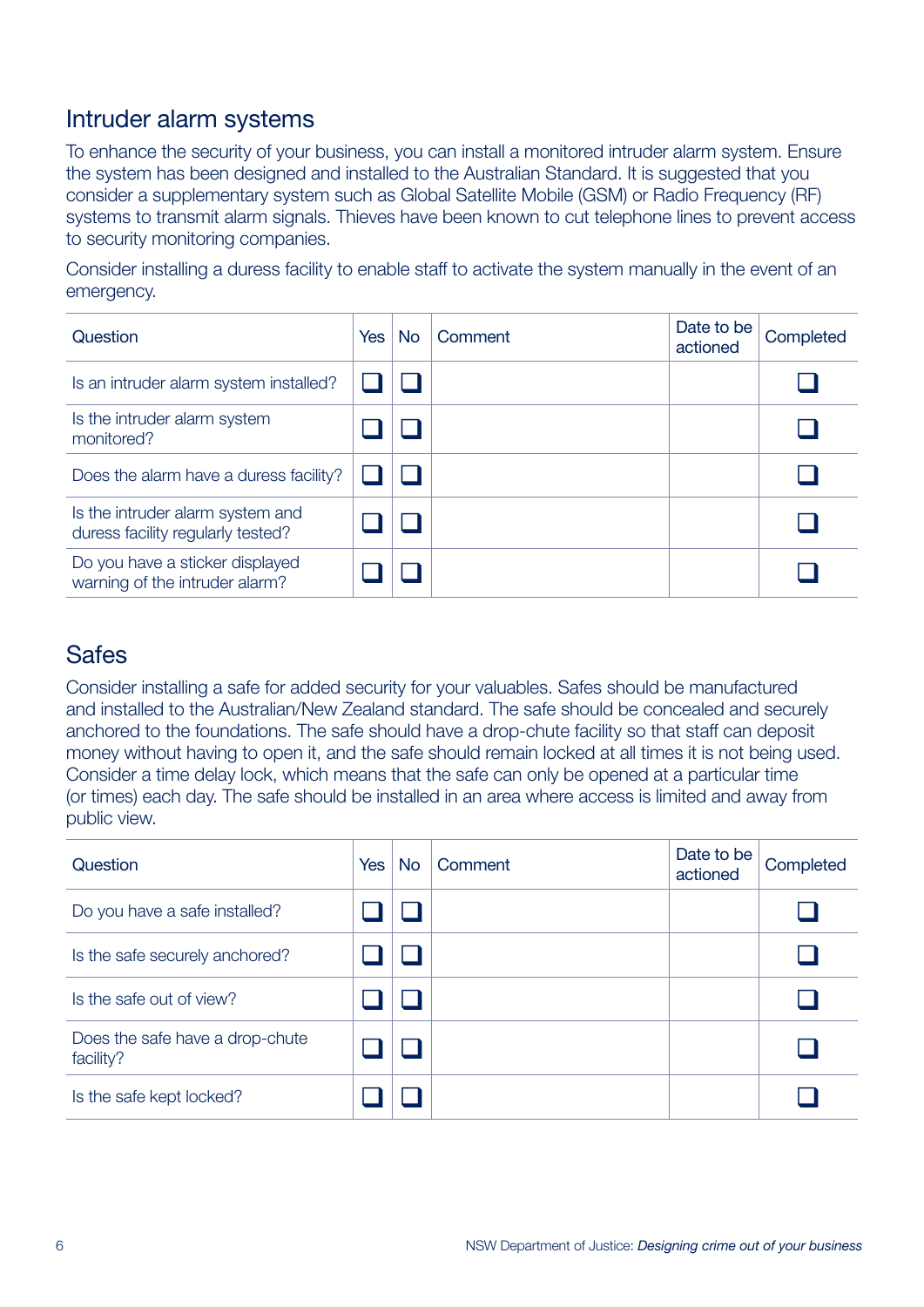## **Windows**

External windows and frames should be of a solid construction. All windows should be fitted with quality key-operated locks and locked when not in use.

Existing glass can be laminated or reinforced internally with a shatter-resistant adhesive film to restrict access. Windows can also be protected through the use of open-style security grilles or shutters. The open-style grilles or shutters enable passers-by visibility into the business, and reduce opportunities for graffiti.

No more than 15 per cent of the display area of windows should be covered with promotional materials so that surveillance opportunities to and from the business are maximised.

| Question                                              | <b>Yes</b> | <b>No</b> | Comment | Date to be<br>actioned | Completed |
|-------------------------------------------------------|------------|-----------|---------|------------------------|-----------|
| Are windows solidly constructed?                      |            |           |         |                        |           |
| Are windows fitted with quality locks?                |            |           |         |                        |           |
| Are windows free of promotional<br>materials?         |            |           |         |                        |           |
| Are security grilles or shutters of an<br>open-style? |            |           |         |                        |           |

#### **Doors**

External doors and frames should be of a solid construction and fitted with single cylinder locksets that meet the standards of the Building Code of Australia. This enables occupants to escape during emergencies such as fires.

| Question                                                  | <b>Yes</b> | No. | Comment | Date to be<br>actioned | Completed |
|-----------------------------------------------------------|------------|-----|---------|------------------------|-----------|
| Are external doors and frames of a<br>solid construction? |            |     |         |                        |           |
| Are all doors fitted with quality locks?                  |            |     |         |                        |           |
| Are entry/exit points clearly identified?                 |            |     |         |                        |           |
| Are all fire exit doors self-closing?                     |            |     |         |                        |           |
| Are vulnerable doors locked at<br>all times?              |            |     |         |                        |           |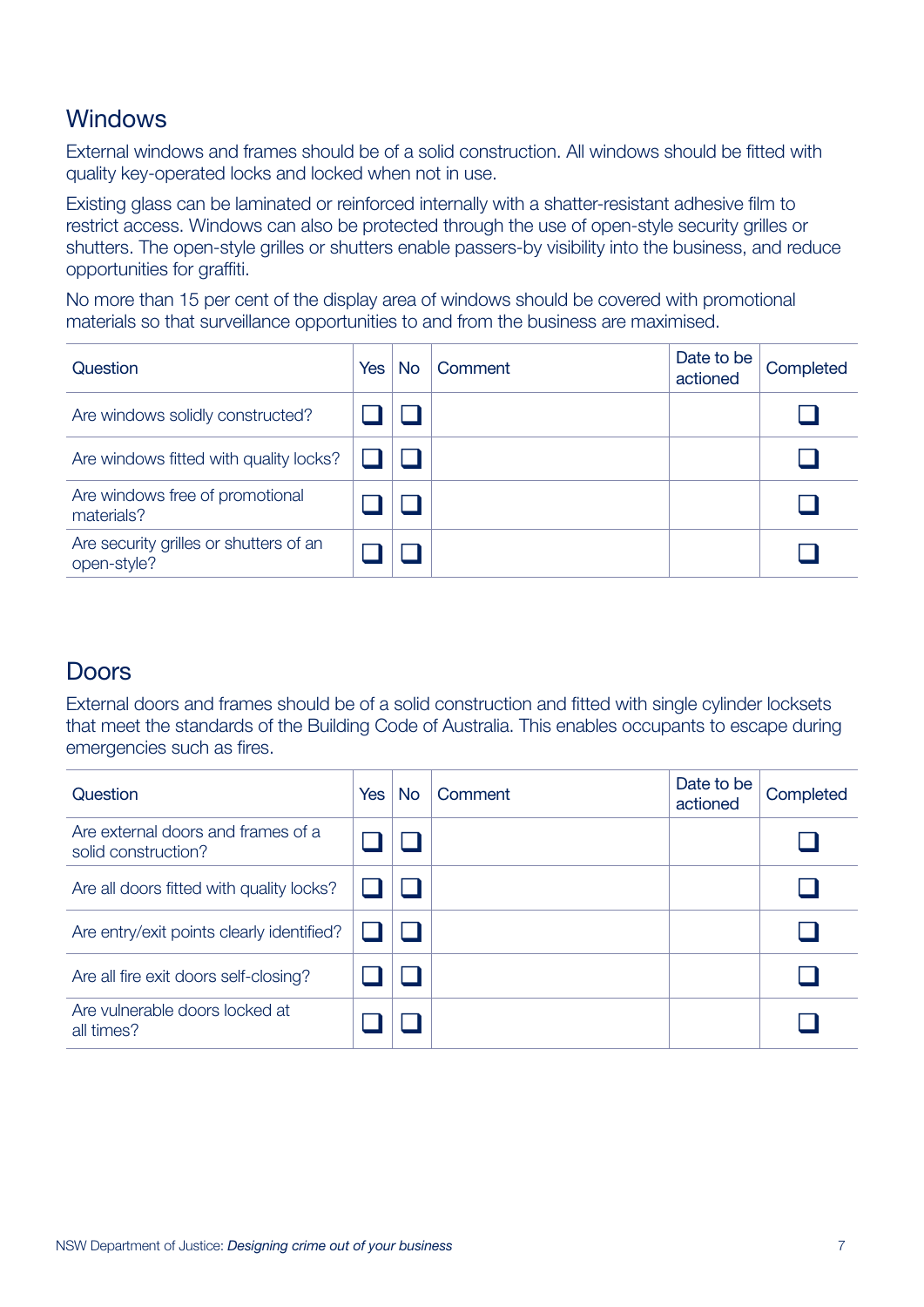## Fences and gates

Where appropriate, fences can be used to define your property boundary and limit access into your business. Front fences should be open-style to increase visibility, this will assist identify intruders to your business.

| Question                                                  | Yes | No | Comment | Date to be<br>actioned | Completed |
|-----------------------------------------------------------|-----|----|---------|------------------------|-----------|
| Are there boundary fences erected<br>around the business? |     |    |         |                        |           |
| Do you have an open-style fence?                          |     |    |         |                        |           |
| Is your fence in good condition?                          |     |    |         |                        |           |
| Can the gate(s) be secured?                               |     |    |         |                        |           |

## Landscaping

Trees and other landscaping around your business should be maintained to increase visibility and reduce hiding places. Trees and bushes should be trimmed away from doors and windows to increase visibility around, into and out of the business. Landscaping should also be maintained to prevent intruders accessing your business.

| Question                                                                                             | Yes | No | Comment | Date to be<br>actioned | Completed |
|------------------------------------------------------------------------------------------------------|-----|----|---------|------------------------|-----------|
| Does landscaping block visibility<br>when travelling into and out of<br>your business?               |     |    |         |                        |           |
| Could an intruder find a place to hide<br>around your business?                                      |     |    |         |                        |           |
| Do trees and other landscaping<br>provide natural ladders to access<br>other areas of your business? |     |    |         |                        |           |

## **Lighting**

Sensor lighting should be installed around the perimeter of your business, particularly over entry/exit points. Consider leaving a limited amount of internal lighting on at night to enable patrolling police, security guards or passing people to monitor activities within your business.

| Question                                                                      | <b>Yes</b> | <b>No</b> | Comment | Date to be<br>actioned | Completed |
|-------------------------------------------------------------------------------|------------|-----------|---------|------------------------|-----------|
| Do you have sensor lighting installed?                                        |            |           |         |                        |           |
| Does the sensor lighting work?                                                |            |           |         |                        |           |
| Is the business well lit, particularly<br>at night?                           |            |           |         |                        |           |
| Is the lighting positioned in a way to<br>reduce opportunities for vandalism? |            |           |         |                        |           |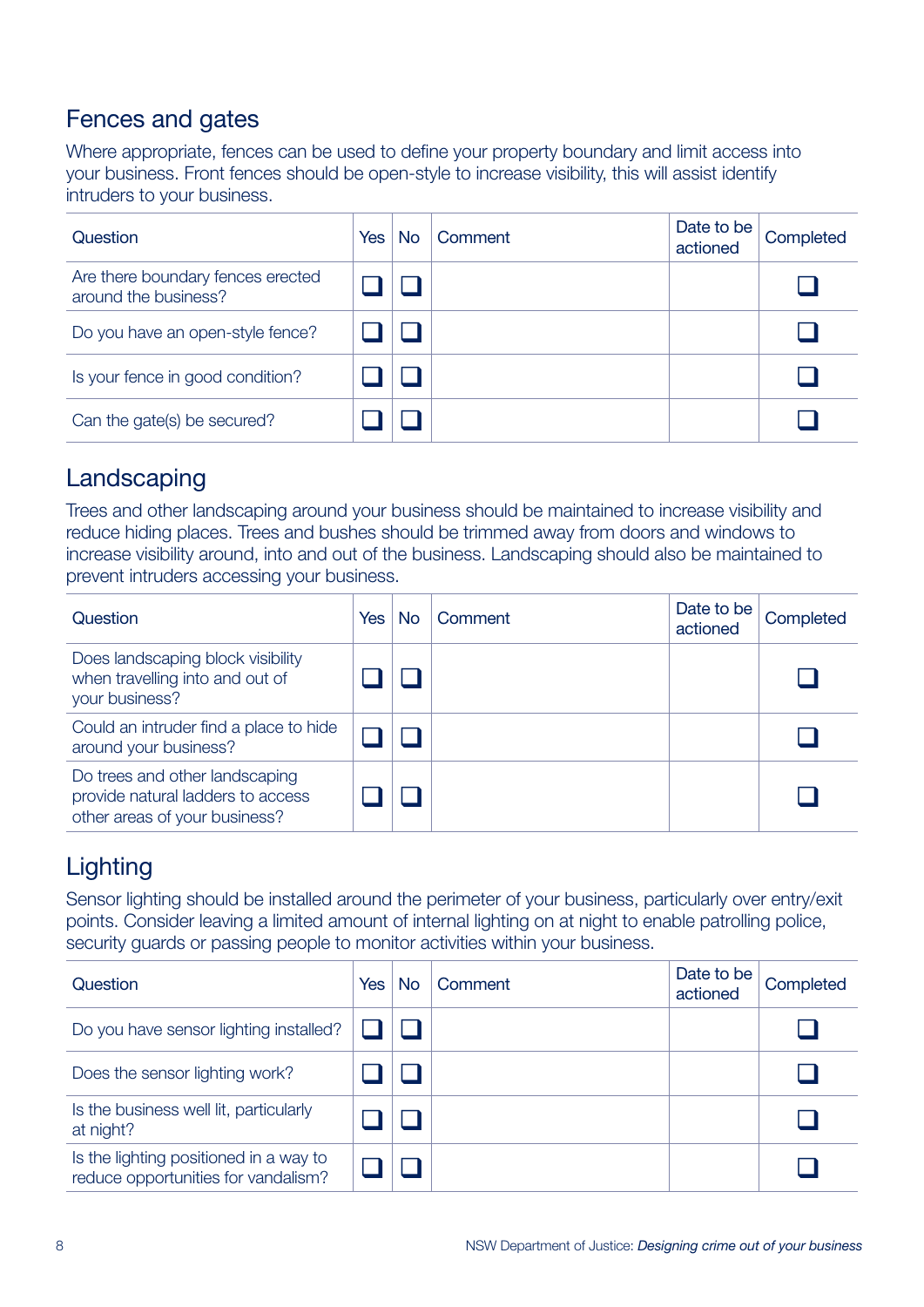## Building design

Maintain clear sightlines between the street, neighbouring properties and buildings. Bollards or barriers can be installed to reduce the opportunity for ram-raid attacks.

The number of entry/exit points to the business should be limited to monitor who is entering or leaving.

Consider adjustments to the width, height and location of the counter to reduce the opportunity for crimes to occur, or to limit access behind the counter. The counter should be placed in a location that maximises surveillance of the store and the entry/exit points.

Shelving within the business should be limited in height, or be transparent, to increase natural visibility within, into and out of the business. Shelves should be positioned so that staff behind the counter have good lines of sight. It is recommended that stock is not displayed outside of the store to reduce opportunities for theft.

| Question                                                                                               | <b>Yes</b> | <b>No</b> | Comment | Date to be<br>actioned | Completed |
|--------------------------------------------------------------------------------------------------------|------------|-----------|---------|------------------------|-----------|
| Is the building of solid enough<br>construction to restrict unauthorised<br>access?                    |            |           |         |                        |           |
| Is the building secured to reduce the<br>risk of vehicle ram-raid?                                     |            |           |         |                        |           |
| Is there adequate protection against<br>entry via the roof?                                            |            |           |         |                        |           |
| Are manholes secured?                                                                                  |            |           |         |                        |           |
| Is the height of the counter<br>appropriate for the business?                                          |            |           |         |                        |           |
| Can the counter be seen from outside<br>the business?                                                  |            |           |         |                        |           |
| Are customers prevented from<br>accessing the area behind<br>the counter?                              |            |           |         |                        |           |
| Is shelving arranged to provide good<br>sightlines within the store?                                   |            |           |         |                        |           |
| Is shelving and stock displayed so it<br>does not limit surveillance into and out<br>of the store?     |            |           |         |                        |           |
| Is there stock displayed outside<br>the store?                                                         |            |           |         |                        |           |
| Do you keep attractive or expensive<br>merchandise away from entry/exit<br>points or shop blind spots? |            |           |         |                        |           |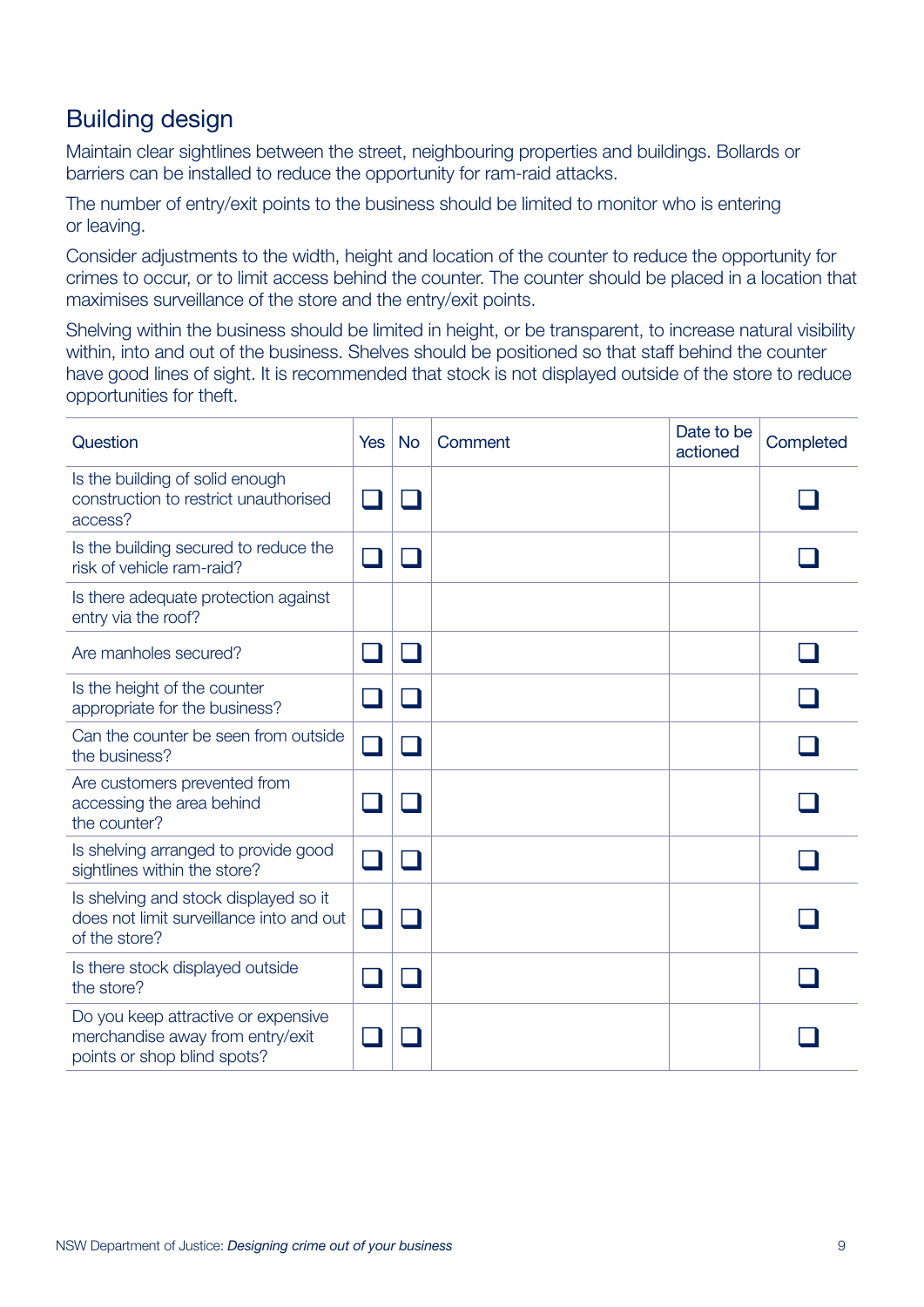# Property identification

Record descriptions/model/serial numbers and photos of business property (e.g. mobile phones, computers) for easy identification. Ensure these records are secured safely. Permanently mark valuable property with a corporate identifier such as your ABN.

| Question                                                                       | Yes | No | Comment | Date to be<br>actioned | Completed |
|--------------------------------------------------------------------------------|-----|----|---------|------------------------|-----------|
| Have you photographed and<br>recorded details of your business's<br>valuables? |     |    |         |                        |           |
| Is your property permanently marked<br>with a corporate identifier?            |     |    |         |                        |           |
| Do you have insurance?                                                         |     |    |         |                        |           |
| Are the photographs and recorded<br>details of valuables securely stored?      |     |    |         |                        |           |

#### General business security tips

Security services may be used to randomly patrol your business, particularly in isolated areas.

Sensitive materials, including confidential records, should be appropriately destroyed or secured (e.g. confidential records should be shredded or disposed of through security destruction services).

Computer passwords should be changed regularly to restrict access and avoid misuse by past and present staff. Passwords should not be recorded and displayed near computers.

Staff should be suitably trained in evacuation procedures.

Garbage bins must be stored appropriately so that they do not act as natural ladders to areas of your business, or are easily accessible to the public.

| Question                                                                                             | <b>Yes</b> | <b>No</b> | Comment | Date to be<br>actioned | Completed |
|------------------------------------------------------------------------------------------------------|------------|-----------|---------|------------------------|-----------|
| Do security services patrol your site?                                                               |            |           |         |                        |           |
| Are sensitive documents appropriately<br>destroyed?                                                  |            |           |         |                        |           |
| Are computer passwords changed<br>regularly?                                                         |            |           |         |                        |           |
| Do you have an emergency<br>evacuation plan?                                                         |            |           |         |                        |           |
| Do staff understand the plan?                                                                        |            |           |         |                        |           |
| Are garbage bins suitably located?                                                                   |            |           |         |                        |           |
| If you have been a victim of a robbery,<br>have you submitted the relevant<br>information to Police? |            |           |         |                        |           |
| Do you report all suspicious or<br>criminal activity to the Police?                                  |            |           |         |                        |           |